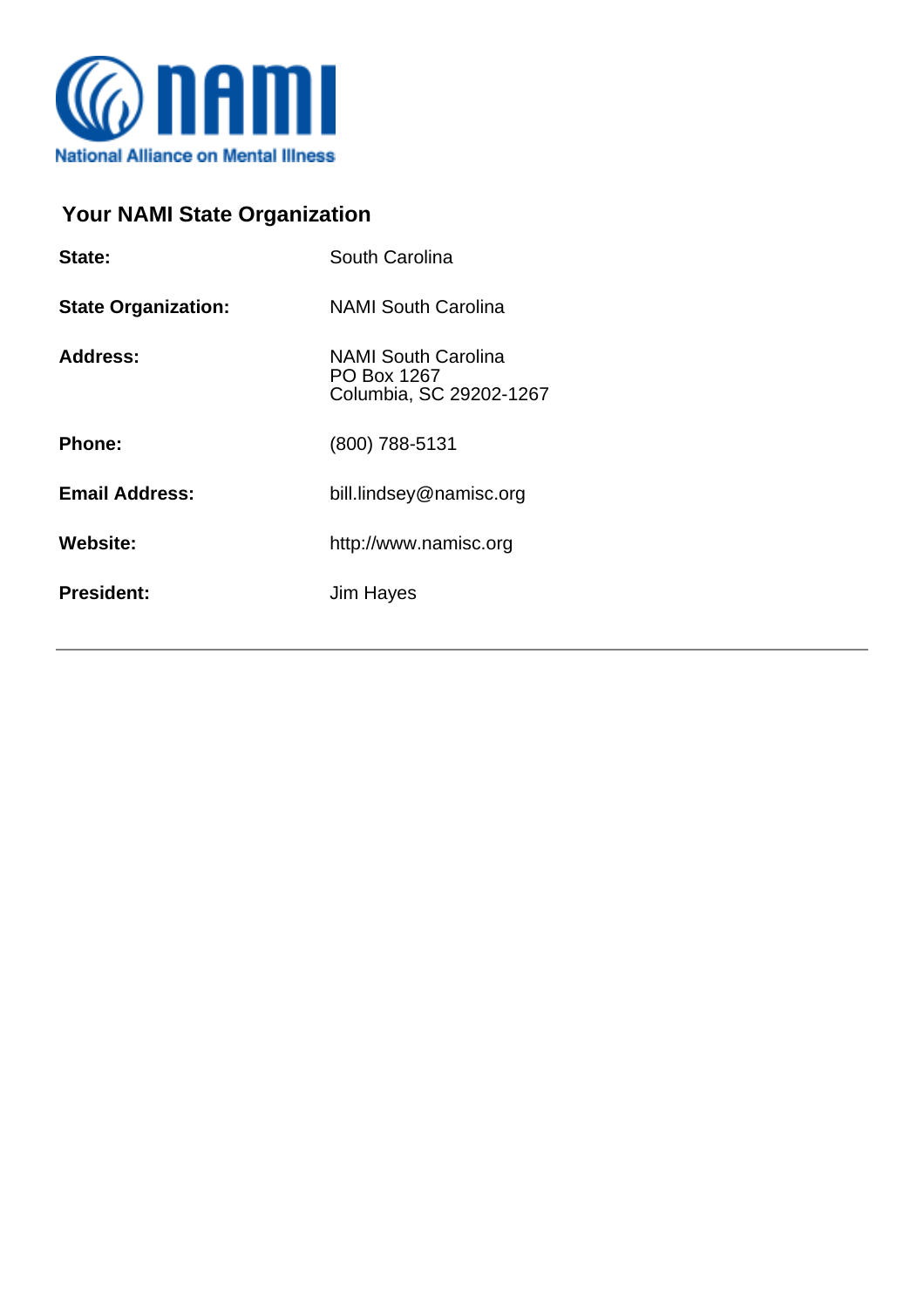| <b>Affiliate Name</b>                          | <b>Contact Info</b>   |                                                                                |
|------------------------------------------------|-----------------------|--------------------------------------------------------------------------------|
| <b>NAMI Anderson-Oconee-</b><br><b>Pickens</b> | Address:              | <b>NAMI Anderson-Oconee-Pickens</b><br>PO Box 45<br>Pendleton, SC 29670-0045   |
|                                                | Phone:                | $(864) 882 - 5131$                                                             |
|                                                | Email Address:        | michelleready@hotmail.com                                                      |
|                                                | Website:              | http://www.namiaop.org                                                         |
|                                                | Serving:              | Anderson-Oconee-Pickens Counties                                               |
| <b>NAMI Charleston Area (SC)</b>               | Address:              | NAMI Charleston Area (SC)<br>PO Box 42378<br>North Charleston, SC 29418        |
|                                                | Phone:                | $(843)$ 284-3091                                                               |
|                                                | Email Address:        | info@namicharlestonarea.org                                                    |
|                                                | Website:              | http://www.namicharlestonarea.org                                              |
|                                                | Serving:              | Charleston, Berkeley, Dorchester,<br>Georgetown, and Horry Counties            |
| <b>NAMI Greenville</b>                         | Address:              | <b>NAMI Greenville</b><br>130 Industrial Dr Ste A<br>Greenville, SC 29607-3241 |
|                                                | Phone:                | $(864)$ 331-3300                                                               |
|                                                | <b>Email Address:</b> | info@namigreenvillesc.org                                                      |
|                                                | Website:              | http://www.namigreenvillesc.org                                                |
|                                                | Serving:              | Greenville County, SC                                                          |
| <b>NAMI Kershaw County</b>                     | Phone:                | (803) 424-1002                                                                 |
|                                                | <b>Email Address:</b> | Inlgraham@toast.net                                                            |
| <b>NAMI Lowcountry (SC)</b>                    | Address:              | <b>NAMI Lowcountry (SC)</b><br>PO Box 24128<br>Hilton Head Island, SC 29925    |
|                                                | Phone:                | (843) 636-3100                                                                 |
|                                                | Email Address:        | nami@namilowcountry.org                                                        |
|                                                | Website:              | http://www.namilowcountry.org                                                  |
|                                                | Serving:              | Beaufort and Surrounding Counties, SC                                          |
| <b>NAMI Mid-Carolina</b>                       | Address:              | <b>NAMI Mid-Carolina</b><br>PO Box 2526<br>Columbia, SC 29202-2526             |
|                                                | Phone:                | $(803)$ 206-2916                                                               |
|                                                | Email Address:        | info@namimid-carolina.org                                                      |
|                                                | Website:              | http://www.namimid-carolina.org                                                |
|                                                |                       |                                                                                |